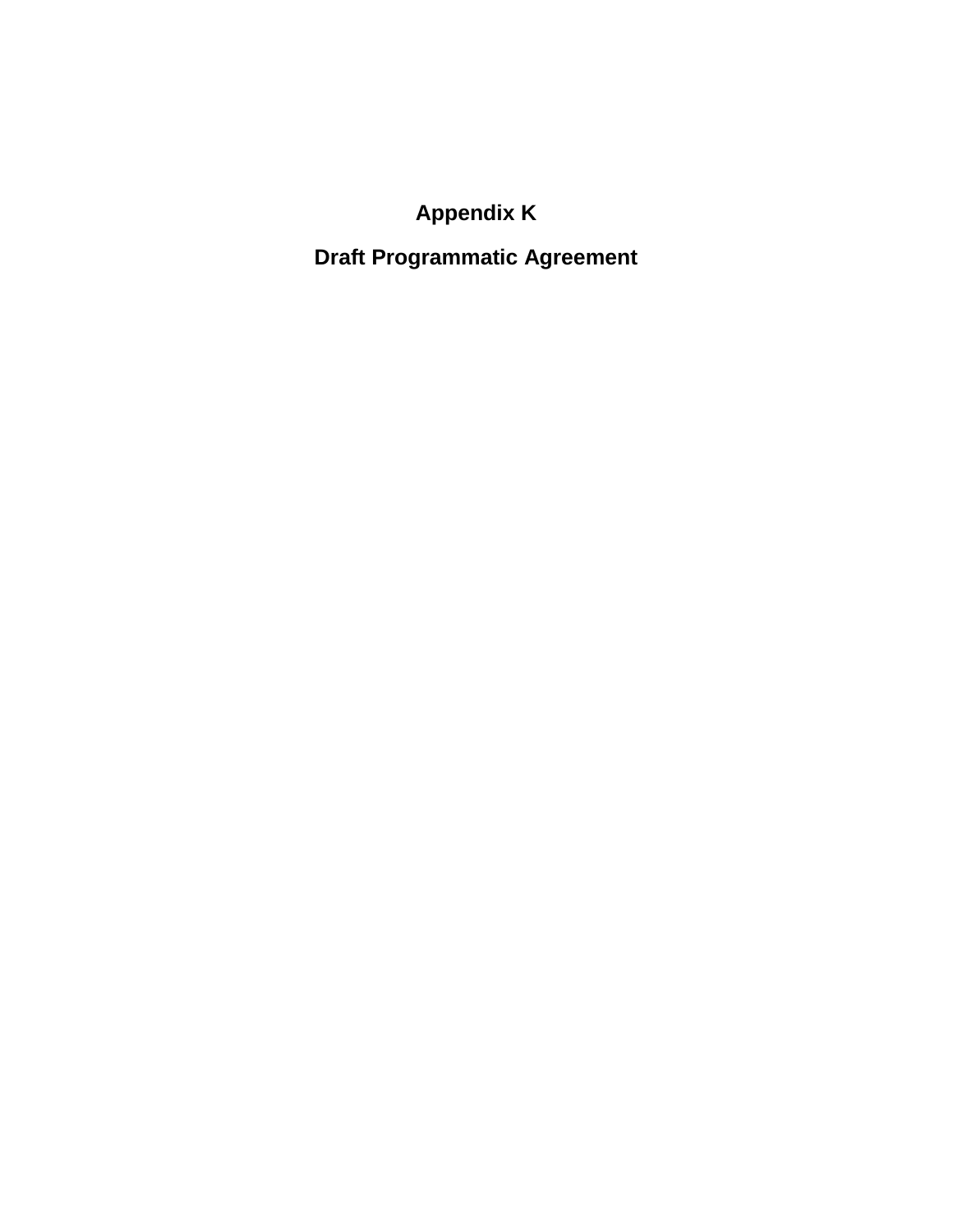#### **PROGRAMMATIC AGREEMENT AMONG The U.S. Department of Agriculture, Rural Utilities Service, The U.S. Army Corps of Engineers, The U.S. Department of Agriculture, Forest Service, The Leech Lake Tribal Historic Preservation Office, AND The Minnesota State Historic Preservation Office, REGARDING Bemidji to Grand Rapids 230-kV HVTL Transmission Project in Beltrami, Hubbard, Cass and Itasca Counties, Minnesota**

**WHEREAS,** the Rural Utilities Service (RUS) is authorized to provide assistance in the development of infrastructure in rural America under its Electric Program in accordance with the rural Electrification Act of 1936 (7 U.S.C. §§ 901-950b); and

**WHEREAS,** under this program RUS receives applications for financial assistance to improve the transmission of electricity to rural areas; and

**WHEREAS**, Otter Tail Power Company, Minnesota Power and Minnkota Power Cooperative, Inc. (the Utilities) propose to construct approximately 68 to 116 miles of new 230kV transmission line between Bemidji and Grand Rapids, Minnesota, with associated aboveground facilities, such as transmission facilities and substations, and ancillary facilities, such as temporary work areas and contractor yards (the BGR Project); and

**WHEREAS**, Minnkota Power Cooperative, Inc. (Minnkota) has applied to RUS for financial assistance for its part of the construction of the Project; and

**WHEREAS**, RUS may fund the Project, thereby making it an undertaking subject to review under Section 106 of the National Historic Preservation Act (NHPA), 16 U.S.C. § 470f, and its implementing regulations "Protection of Historic Properties" (36 CFR Part 800); and

**WHEREAS**, the St. Paul District, U.S. Army Corps of Engineers (USACE) is evaluating a permit application for the Project to place structures in, under, or over navigable waters of the U.S. pursuant to Section 10 of the Rivers and Harbors Act of 1899 (33 U.S.C. § 403), and place dredged or fill material in waters of the U.S. pursuant to Section 404 of the Clean Water Act (33 U.S.C. § 1344; see 33 C.F.R. Part 323), thereby making the Project an undertaking subject to review under Section 106 of NHPA and 36 CFR Part 800; and

**WHEREAS,** the United States Forest Service (USFS) must approve the Project for consistency with the Chippewa National Forest (CNF) Land and Resource Management Plan, thereby making it an undertaking subject to review under Section 106 of NHPA and 36 CFR Part 800; and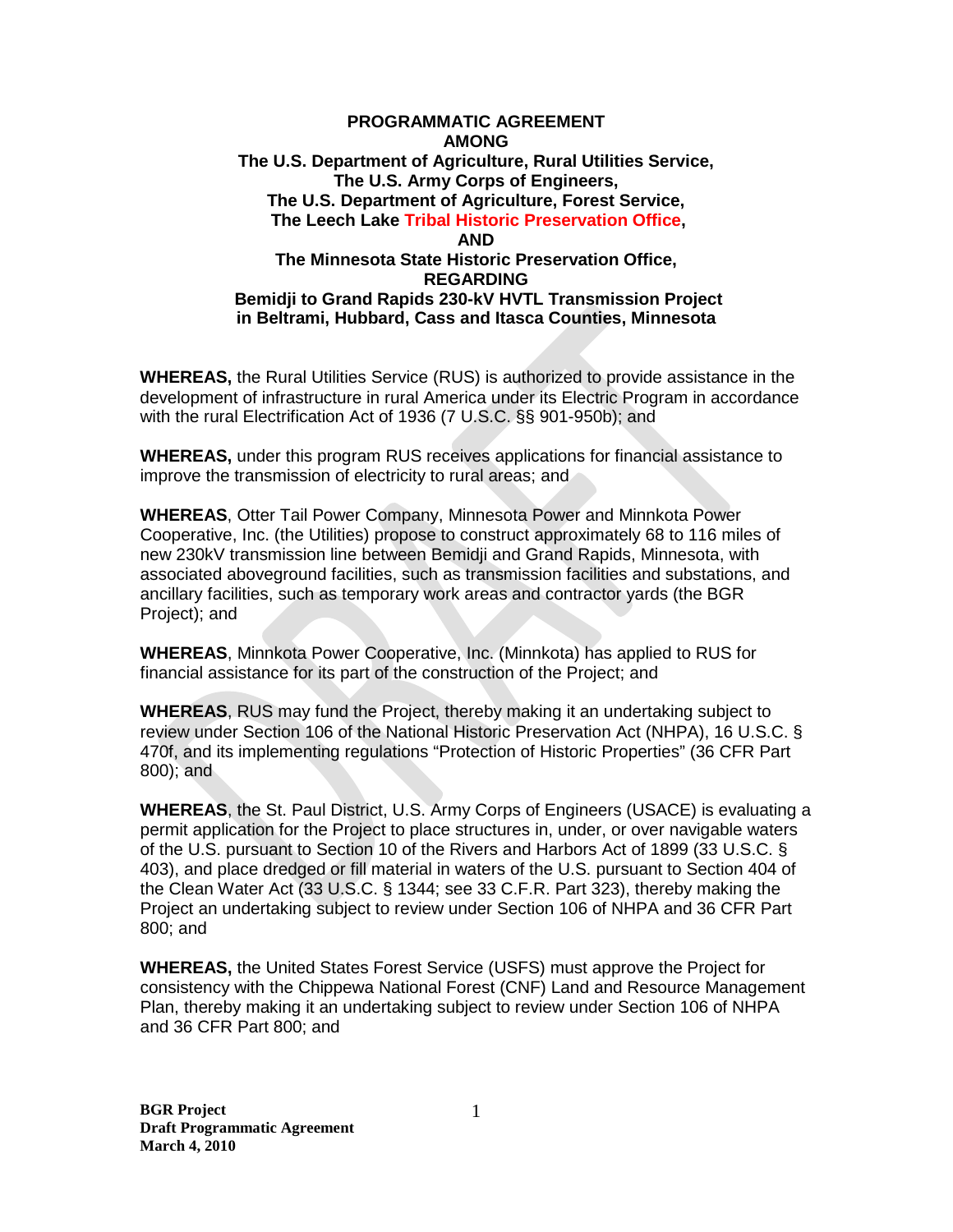**WHEREAS**, RUS, USACE, and USFS have agreed that RUS will be the lead federal agency for purposes of Section 106 of the NHPA in accordance with 36 CFR § 800.2(a)(2); and

**WHEREAS,** RUS has determined that the area of potential effects (APE) for the undertaking encompasses the 1,000 foot route shown in Attachment A as well as BGR Project related access roads, substation and transmission facilities, environmental crossings, temporary work areas and contractor yards, and other appurtenant facilities, whether contiguous with the route or not; and

**WHEREAS**, the BGR Project will be constructed within a 125-foot right-of-way (ROW) that lies within the 1000-foot route; and

**WHEREAS**, RUS has determined that the APE for visual effects will extend for a maximum of one-quarter mile on either side of the center line of the 125-foot ROW; and

**WHEREAS**, RUS is phasing identification and evaluation of historic properties and application of the criteria of adverse effects in accordance with 36 CFR § 800.4(b)(2) and 36 CFR § 800.5(a)(3), respectively, because the BGR Project alternatives consisted of corridors covering a large land area; and

**WHEREAS**, in accordance with 36 CFR § 800.14(b)(1)(ii), execution of a Programmatic Agreement (PA) is appropriate because effects on historic properties cannot be fully determined prior to approval of the BGR Project; and

**WHEREAS**, RUS has determined that the undertaking may have an adverse effect on properties which are listed in or eligible for listing in the National Register of Historic Places (NRHP), and has consulted with the Minnesota State Historic Preservation Officer (SHPO) and the Leech Lake Band of Ojibwe Tribal Historic Preservation Officer (THPO) pursuant to 36 CFR Part 800; and

**WHEREAS**, RUS invited the Assiniboine and Sioux Tribes of the Fort Peck Reservation; Bad River Band of Lake Superior Chippewa; the Bois Forte Band of the Minnesota Chippewa; the Flandreau Santee Sioux Tribe; the Fond du Lac Band of Lake Superior Chippewa; the Grand Portage Band of Lake Superior Chippewa; the Keeweenaw Bay Indian Community; the Lac Courte Oreilles Band of Lake Superior Chippewa; the Lac Vieux Desert Band of Lake Superior Chippewa; the Leech Lake Band of Ojibwe; the Lower Sioux Indian Community; the Mille Lacs Band of Ojibwe; the Prairie Island Indian Community the Red Cliff Band of Lake Superior Chippewa; the Red Lake Band of Lake Superior Indians; the Santee Sioux; the Sisseton-Wahpeton Oyate of the Lake Traverse Reservation; the Sokogan Chippewa; the Upper Sioux Community; and the White Earth Band of Ojibwe to participate in government-to-government consultation for the Project; and

#### **[If the Preferred Alternative crosses the LLBO Reservation then the following three clauses will be included:**

**WHEREAS**, RUS has consulted with the Leech Lake Band of Ojibwe Tribal Historic Preservation Officer (LLBO THPO) because the Project falls within the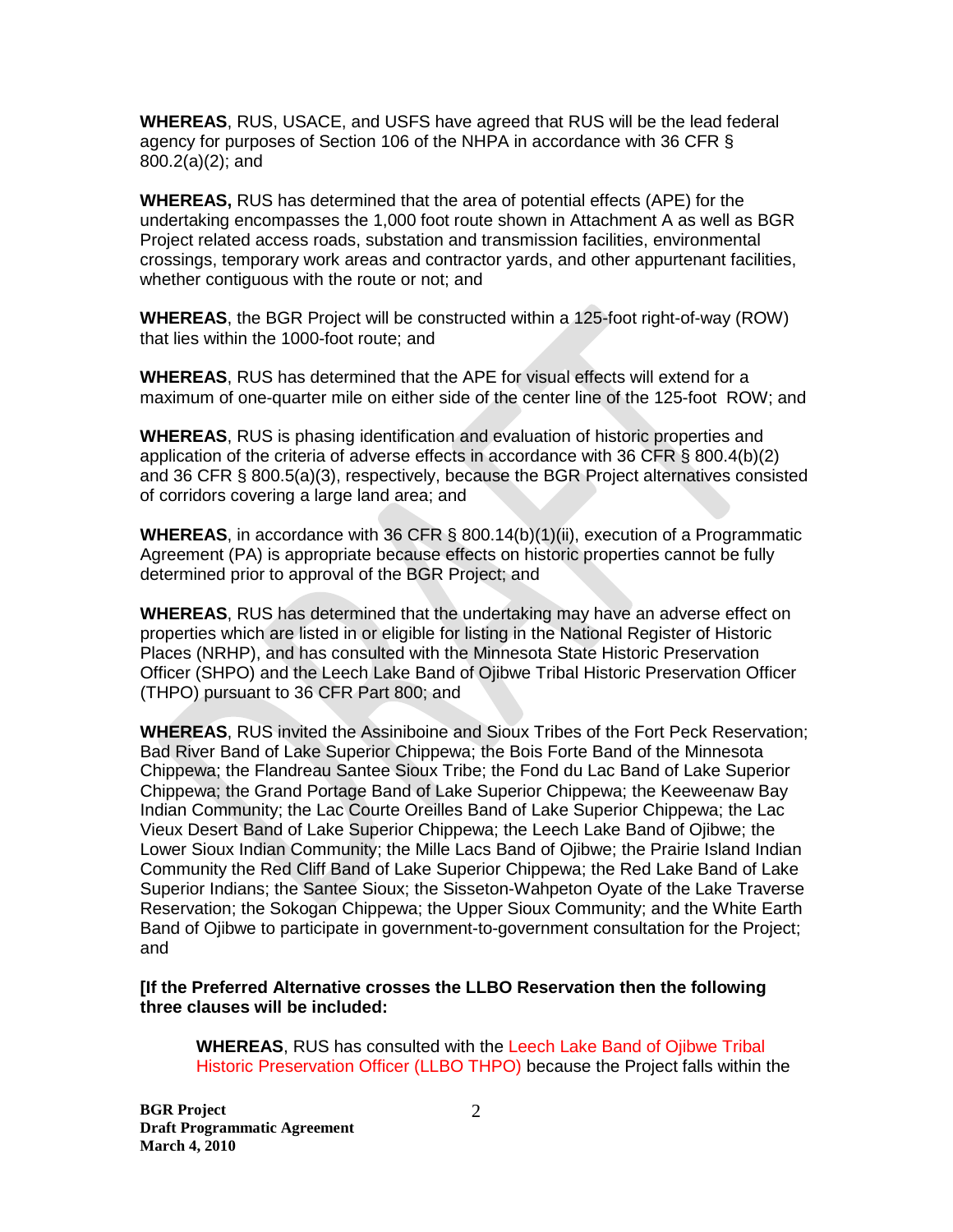exterior boundaries of the Leech Lake Band of Ojibwe (LLBO) Reservation, where the LLBO exercises its inherent governmental authority; and

**WHEREAS**, the LLBO THPO has authority under Section 101(d)(2) of NHPA for Section 106 review of archaeological sites within that part of the APE lying within the exterior boundaries of the tribe's reservation; and

**WHEREAS**, the LLBO THPO has participated in consultation and is a signatory to this PA; and**]**

**WHEREAS,** RUS has determined that the undertaking may have an adverse effect on historic properties and has consulted with the LLBO THPO and the Minnesota State Historic Preservation Officer (SHPO) pursuant to 36 CFR Part 800; and

**WHEREAS**, RUS has consulted, and will continue to consult, with the Assiniboine and Sioux Tribes of the Fort Peck Reservation, the Bois Forte Band of the Minnesota Chippewa, the Lower Sioux Indian Community, the Mille Lacs Band of Ojibwe, the Santee Sioux of Nebraska, the Red Cliff Band of Lake Superior Chippewa Indians of Wisconsin, and the White Earth Band of Ojibwe and has invited these tribes to concur in this PA; and

**WHEREAS**, on **[Date ]** RUS has notified the Advisory Council on Historic Preservation (ACHP), in accordance with 36 CFR  $\S$  800.6(a)(1)(i)(C), providing the specified documentation; and

**WHEREAS**, on **[ Date ]** ACHP decided **[not]** to participate in the consultation pursuant to 36 CFR § 800.6(a)(1)(iii); and

**WHEREAS,** the terms used in this PA are defined in 36 CFR § 800.16;

**NOW, THEREFORE,** RUS, USACE, USFS, **[LLBO, ACHP ]** and Minnesota SHPO agree that the undertaking shall be implemented in accordance with the following stipulations in order to take into account the effect of the undertaking on historic properties.

### **STIPULATIONS**

RUS, USACE and USFS, as appropriate, shall ensure that the following stipulations are carried out.

# **I. CONDITIONS**

- A. RUS shall ensure that the terms of this PA have been implemented prior to the start of construction of the BGR Project.
- B. In accordance with 36 CFR  $\S$  800.2(c)(2)(i)(A), RUS must consult with the LLBO THPO, in lieu of the SHPO, when taking into account effects to historic properties on tribal lands, as defined in 36 CFR § 800.16(x). The SHPO may participate as a consulting party only under the circumstances identified pursuant to 36 CFR § 800.2(c)(1)(ii).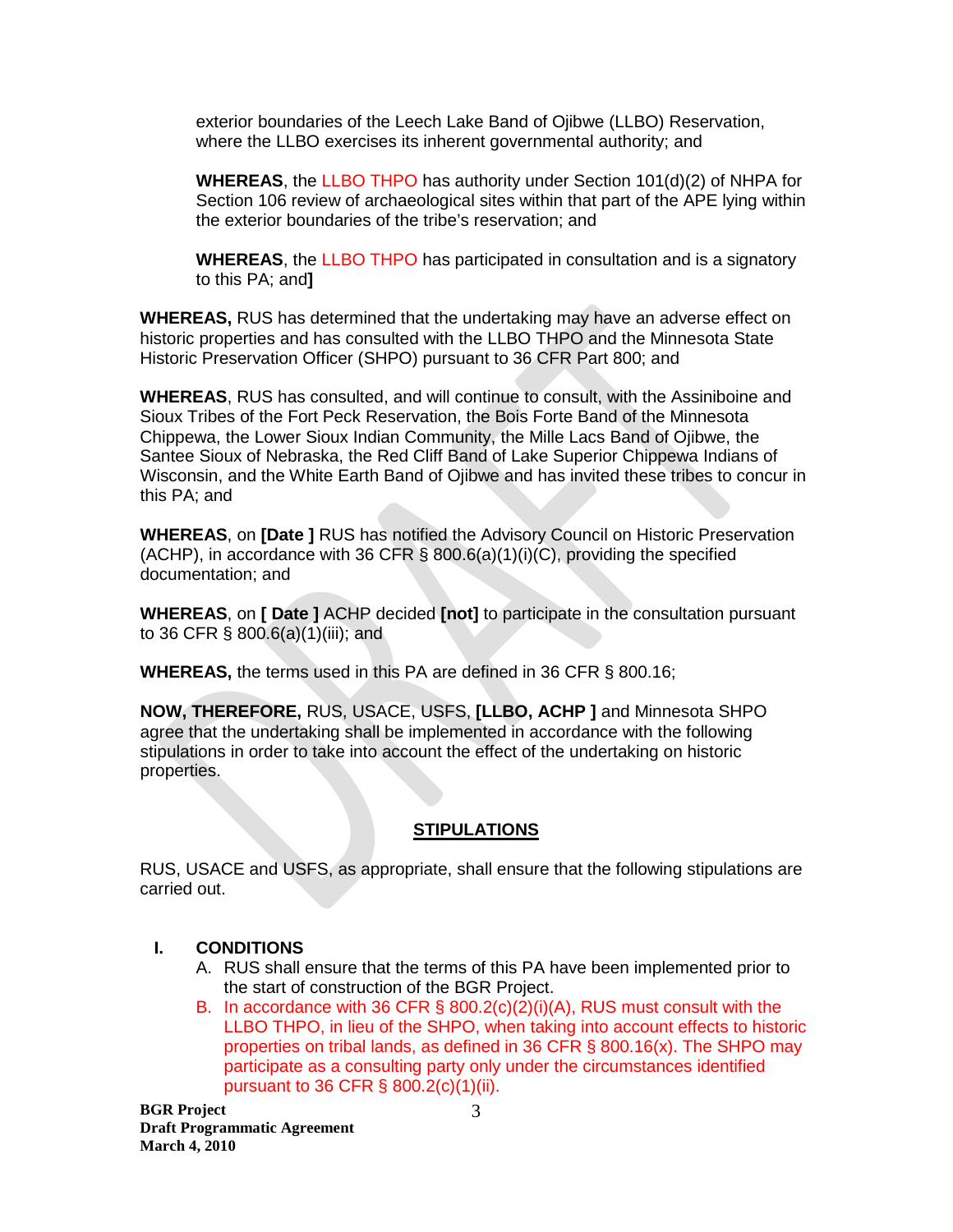## **II. PROFESSIONAL STANDARDS**

- A. The archeological studies and work required under the terms of this PA shall be carried out by or under the direct supervision of a professional who, at a minimum, meets the Secretary of the Interior's *Professional Qualification Standards* (48 FR 44716, September 29, 1983) in archeology or architectural history, as appropriate.
- B. Studies of traditional resources have been and shall be carried out by or under the direct supervision of a person approved by RUS in consultation with the LLBO THPO.

## III. **IDENTIFICATION AND TREATMENT**

- A. Identification: In accordance with 36 CFR § 800.4(a) through (c), RUS, USFS, LLBO THPO, SHPO, the Utilities, and other consulting Indian tribes shall consult to identify the appropriate level of effort needed to identify historic properties, including those to which Indian tribes attach religious and cultural significance. The level of effort for the study shall meet the reasonable and good faith regulatory standard [36 CFR 800.6 § 800.4(b)] and be guided by the findings of the reports titled, "*Summary Report of a Records Review and Cultural Resources Sensitivity Model for Proposed Routes of a 230 kV Electrical Transmission Line from Bemidji to Grand Rapids in Beltrami, Cass, Hubbard and Itasca Counties, Minnesota*" (Olmanson & Wells, 2009) and "*A Traditional Cultural Property Survey of the Bemidji to Grand Rapids 230 kV Transmission Line Proposal in Cass and Itasca Counties of Minnesota, on the Leech lake Reservation*" (Lemon, 2010).
	- 1. In determining the level of effort for identification studies, RUS shall be guided by:
		- a) The ACHP's guidance on conducting archaeology under Section 106 (January 1, 2009);
		- b) Applicable guidance prepared by the CNF, the LLBO THPO and the SHPO; and
		- c) The Secretary of the Interior's Standard and Guidelines for Archaeology and Historic Preservation (48 FR 44716-42, September 29, 1983).
	- 2. RUS shall seek agreement with the consulting parties on the scope of any proposed identification study. When RUS determines that the proposed identification study meets the reasonable and good faith regulatory standard, it shall advise the Utilities in writing to implement the approved study.
- B. Upon completion of field testing/data gathering, and analysis, the Utilities shall submit a draft report describing the findings of the identification study to RUS for review and approval.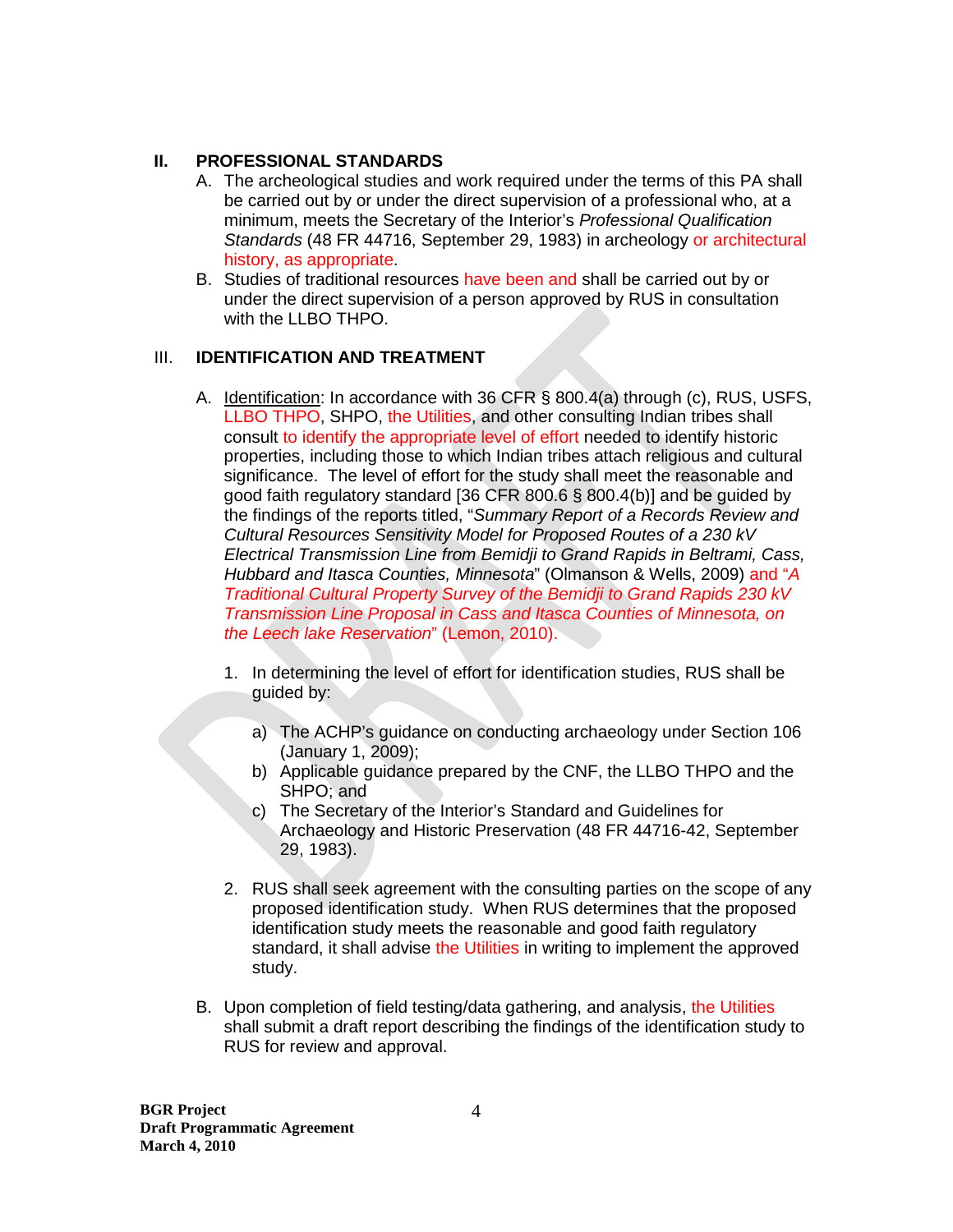1. The draft survey report shall include a map or maps showing the APE and ROW along with the location of identified archeological, traditional or architectural resources. The draft report also shall contain recommendations regarding the National Register of Historic Places (NRHP) eligibility of identified resources; identify those resources for which additional study might be needed; and make recommendations regarding treatment, including those measures that might avoid adverse effects.

2. If RUS finds the draft acceptable, it shall submit the identification report to the USFS, LLBO THPO, SHPO and other consulting Indian tribes for review. The consulting parties shall have thirty (30) days from receipt to provide written comments to RUS on the draft report. RUS shall ensure that written comments submitted in a timely manner are considered by the Utilities in preparation of the final identification report.

- C. Avoidance: RUS, in consultation with the LLBO THPO, the Utilities, SHPO, and consulting tribes shall use the information contained in identification studies to identify measures that would avoid adverse effects to historic properties. Whenever deemed feasible by RUS, avoidance of adverse effects to historic properties shall be the preferred treatment. RUS will seek agreement with consulting parties on avoidance measures. The Utilities shall incorporate those avoidance measures deemed prudent and feasible by RUS into the BGR Project plans and specifications.
- D. Evaluation: Wherever avoidance is not feasible, the Utilities, in consultation with the LLBO THPO, consulting Tribes, USFS and SHPO, shall evaluate identified cultural resources by applying the NRHP criteria. If the parties cannot agree, the Utilities will submit the matter to RUS or USFS, as appropriate, for resolution in accordance with 36 CFR § 800.4(c)(2). If the parties can agree, the Utilities shall submit the completed evaluation to RUS or USFS, as appropriate, for review and approval. The evaluation shall include a description of the cultural resource, an explanation of why the NRHP criteria are or are not met, and map or maps to show the geographic relationship between historic properties and the APE.
- E. Criteria of Adverse Effect: If, on the basis of this evaluation, RUS and USFS, as appropriate, determine that historic properties are located in the APE, they shall consult with the LLBO THPO, SHPO and consulting Tribes to apply the criteria of adverse effect in accordance with 36 CFR § 800.5(a).
- F. Treatment: RUS shall consult in accordance with 36 CFR § 800.6(a) to identify appropriate measures that are in the public interest to avoid, minimize or mitigate adverse effects to historic properties.
	- 1. When agreement between RUS and the consulting parties can be reached on how to resolve the adverse effect, Minnkota shall prepare a Treatment Plan describing the measures to be carried out, the manner in which they will be carried out, and a schedule for their implementation.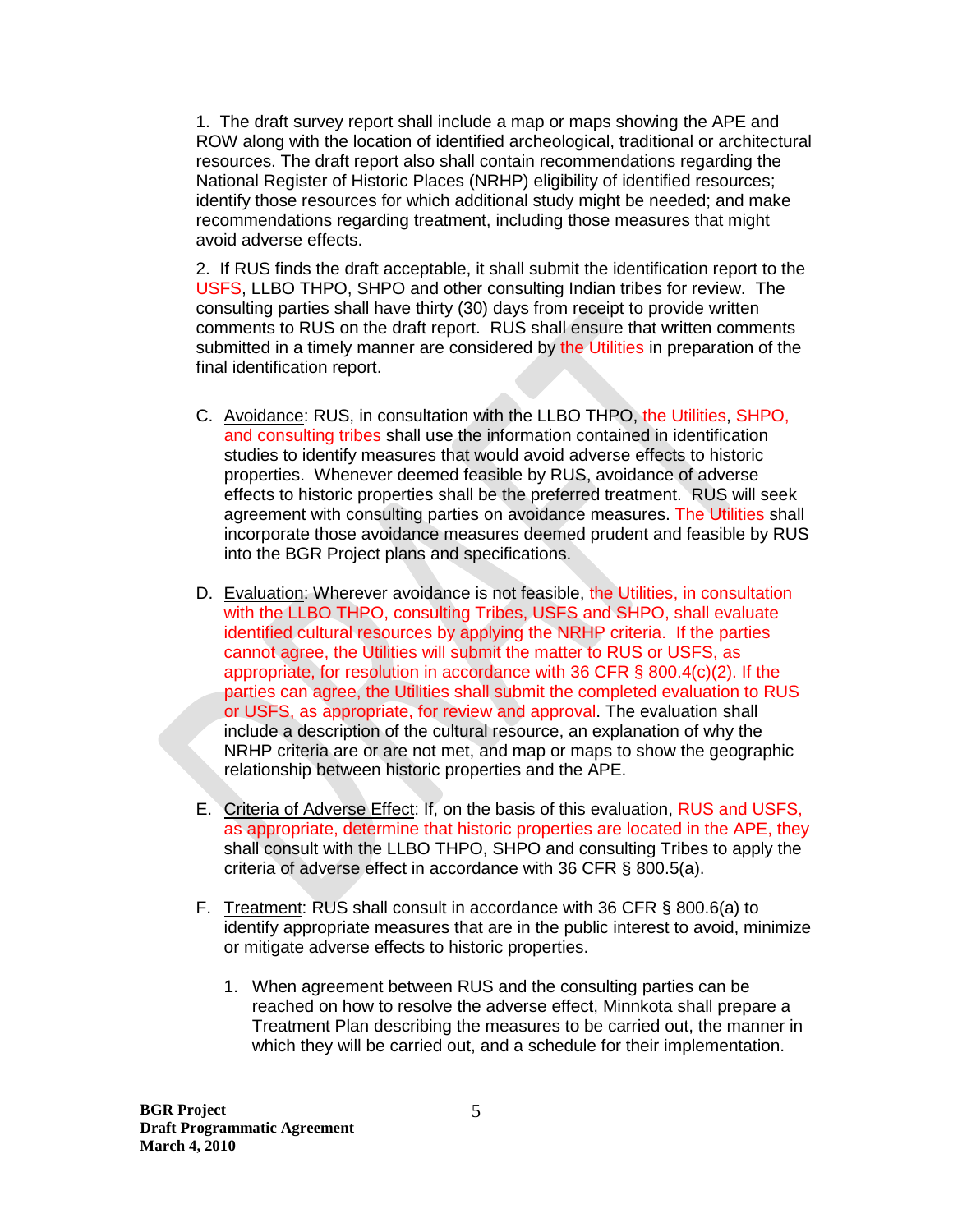- 2. In resolving the adverse effect, RUS and the consulting parties shall not be limited to data recovery.
- 3. When mitigation consists of or includes data recovery, the Treatment Plan will identify the specific research questions to be addressed by data recovery with an explanation of their relevance, the archeological methods to be used, and provisions for public interpretation and education subject to restrictions established by 36 CFR § 800.6(a)(5).
- 4. The Utilities shall submit the Treatment Plan to RUS and USFS, as appropriate, for review and approval. Prior to granting approval, RUS and USFS, as appropriate shall submit the Treatment Plan to the LLBO THPO, SHPO and other consulting Indian tribes for review. These parties shall have thirty (30) days from receipt to submit a written review. RUS and USFS, as appropriate, shall ensure that the approved Treatment Plan takes into account timely comments and recommendations submitted by the consulting parties.
- 5. RUS shall ensure that the Utilities implement the approved Treatment Plan prior to beginning any construction activities.
- 6. If the agencies and consulting parties cannot agree on measures to resolve adverse effects, the dispute shall be resolved in accordance with Stipulation IX.

# **IV. CURATION**

- A. The Utilities shall return all artifacts and materials recovered through implementation of the terms of this PA to the respective landowner.
- B. Any artifacts, materials, or records removed from federal land that are not subject to the Native American Graves Protection and Repatriation Act (NAGPRA) will be curated in accordance with 36 CFR Part 79, "*Curation of Federally-Owned and Administered Archaeological Collections.*"
- C. Artifacts and materials retrieved from the LLBO Reservation lands will be curated in accordance with LLBO THPO standards and policy.

# **V. CONSTRUCTION MONITORING**

The Utilities will use [Number needed] individual(s) approved by the LLBO THPO to monitor all construction activities within the bounds of the LLBO Reservation. **[Are there specific geographic areas of concern elsewhere?] [What standards must monitors meet?]** Historic properties discovered or unanticipated effects identified shall be treated in accordance with Stipulation VII.

# **VI. CONFIDENTIALITY**

RUS, USFS, and USACE will protect information about historic properties of religious and cultural significance to Indian tribes, including location information or information provided by Indian tribes to assist in the identification of such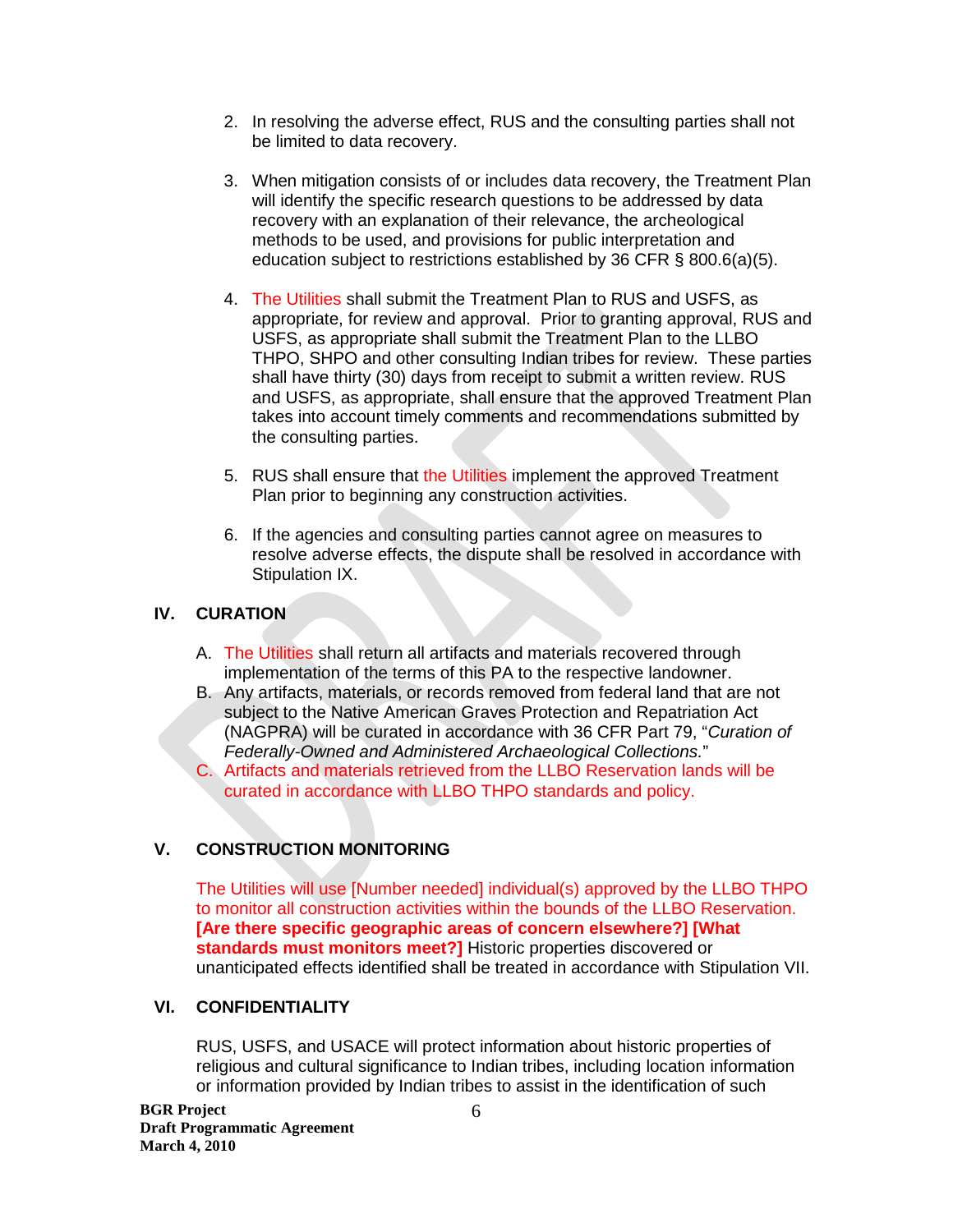properties, to the extent allowed by Section 304 of the National Historic Preservation Act [16 U. S. C. 470w3], 36 CFR § 800.11(c) and other applicable laws.

# **VII. POST- REVIEW UNANTICIPATED DISCOVERIES**

- A. If previously unidentified historic properties or unanticipated effects to historic properties are discovered during BGR Project construction, the construction contractor shall immediately halt all activity within a one hundred (100) foot radius of the discovery, notify the Utilities of the discovery and implement interim measures to protect the discovery from looting and vandalism.
- B. Immediately upon receipt of the notification required in Stipulation VII.A, the Utilities shall inspect the construction site to determine the extent of the discovery and ensure that construction activities have halted, clearly mark the area of the discovery, implement additional measures, as appropriate, to protect the discovery from looting and vandalism, and notify RUS, USFS, USACE, LLBO THPO, SHPO and other consulting Tribes.
- C. Upon receipt of notification, RUS or USFS, as appropriate, shall treat the discovery in accordance with 36 CFR § 800.13(b)(3) and (c).
- D. Treatment of Human Remains
	- 1. When the discovery contains human remains and is located on the CNF or the LLBO Reservation, USFS or RUS, respectively, shall comply with NAGPRA [25 U.S.C. 3001 et. seq.] and its implementing regulations (43 CFR Part 10). The Utilities will implement the procedures in Attachment B for inadvertent discoveries of NAGPRA human remains and cultural items on the CNF. The Utilities will implement the procedures in Attachment C for inadvertent discoveries of NAGPRA human remains and cultural items on the LLBO Reservation.
	- 2. If the construction contractor for the Utilities believes that a discovery contains human remains and the discovery is not located on federal or tribal lands, the construction contractor shall comply with Stipulation VII.A. Immediately upon receipt of such notification, the Utilities shall comply with the procedures required by Minnesota Statute 390.005.
		- a. The Utilities shall notify the county coroner. Under the terms of this PA, Minnkota also will notify RUS, USFS. USACE, LLBO THPO, SHPO and other consulting Tribes of the discovery.
		- b. If the unidentified human remains are found outside of platted, recorded, or identified cemeteries and in contexts which indicate antiquity of greater than fifty (50) years, the coroner shall notify the Minnesota Office of the State Archaeologist (OSA) and the Minnesota Indian Affairs Council in compliance with Section 307-08 of the Minnesota Private Cemeteries Act.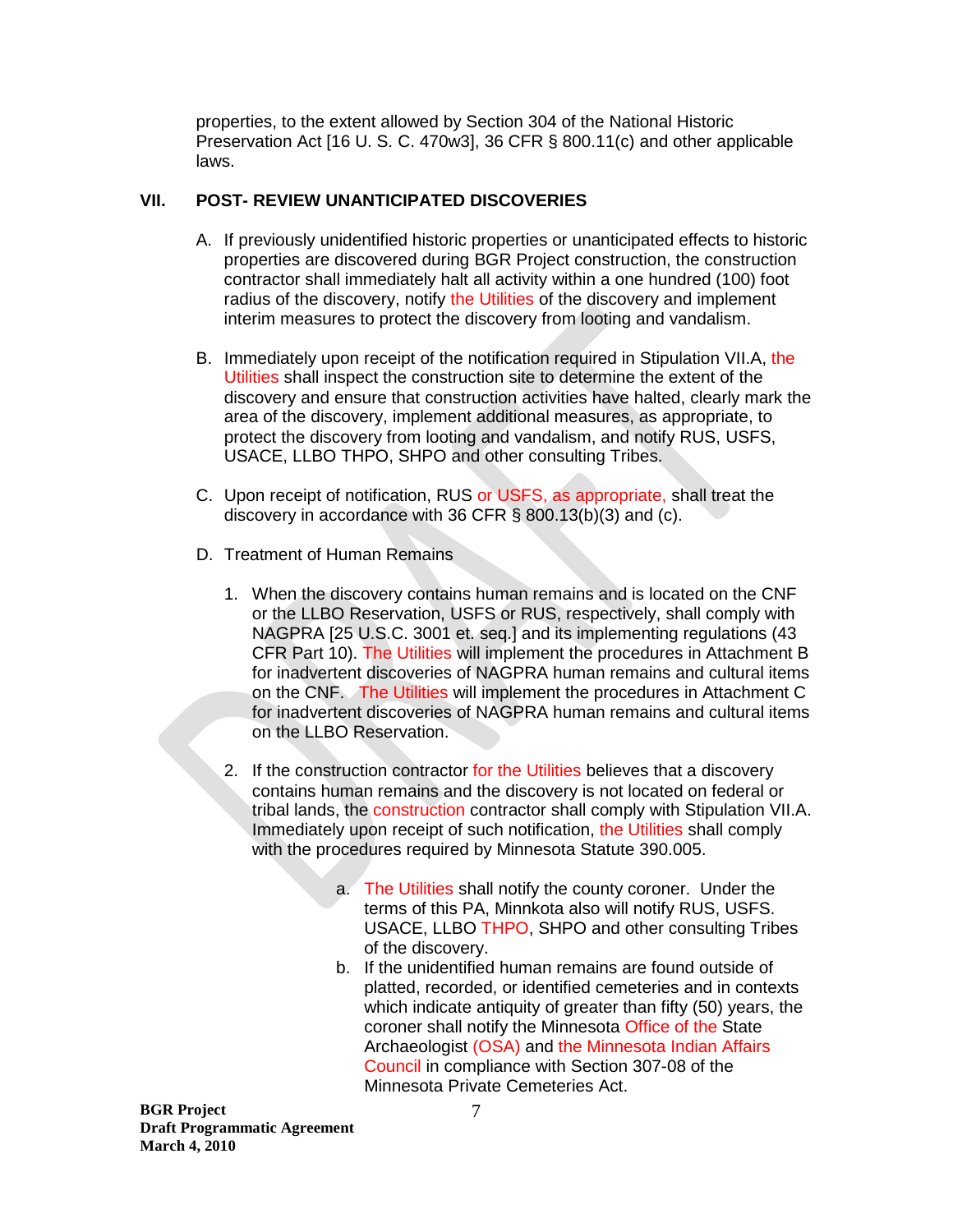- c. Suspected human remains shall not be further disturbed or removed until disposition has been determined by the OSA and the Minnesota Indian Affairs Council consistent with the guidance titled *State Archaeologist's Procedures for Implementing Minnesota's Private Cemeteries Act*. (Anfinson, 2008).
- 3. At all times human remains must be treated with the utmost dignity and respect, and in a manner consistent with the ACHP's *Policy Statement on the Treatment of Human Remains, Burial Sites and Funerary Objects* (February 23, 2007).
- E. The Utilities shall ensure that the requirements of Stipulation VII are incorporated into all construction contracts.

# **VIII. REPORTING**

A. Quarterly [Or should a weekly summary be provided?] following the execution of this PA until construction is complete, the Utilities shall submit a written report to RUS, USACE, USFS, the LLBO THPO, the SHPO, and other consulting Tribes describing progress on implementation of the terms of this PA, the development of construction plans and specifications, construction completed during the period covered by the report, any mitigation measures that have been implemented, the schedule for completion of mitigation, the treatment of any post-review discoveries pursuant to Stipulation VII, any scheduling changes proposed, any problems encountered, and any disputes addressed pursuant to Stipulation IX. This report may be submitted electronically to the federal agencies and consulting parties.

B. The Utilities shall invite the LLBO THPO to inspect construction whenever work occurs within 100 feet of a historic property in which the LLBO THPO has an identified interest.

C. Upon written request, the Utilities shall grant the LLBO THPO and USFS access to the work site to observe construction.

# **IX. DISPUTE RESOLUTION**

- A. Should any signatory or concurring party to this PA object in writing at any time to any actions proposed or the manner in which the terms of this PA are implemented, RUS, USACE and USFS, as appropriate within the limits of their authority, shall consult with such party to resolve the objection. If RUS, USACE or USFS, as appropriate, determines that the objection cannot be resolved, that agency will:
	- 1. Forward all documentation relevant to the dispute, including the resolution proposed by RUS, USACE or USFS, as appropriate, to the ACHP. The ACHP shall provide the RUS with its advice, pursuant to 36 CFR § 800.2(b)(2), on the resolution of the objection within thirty (30) days of receiving adequate documentation. Prior to reaching a final decision on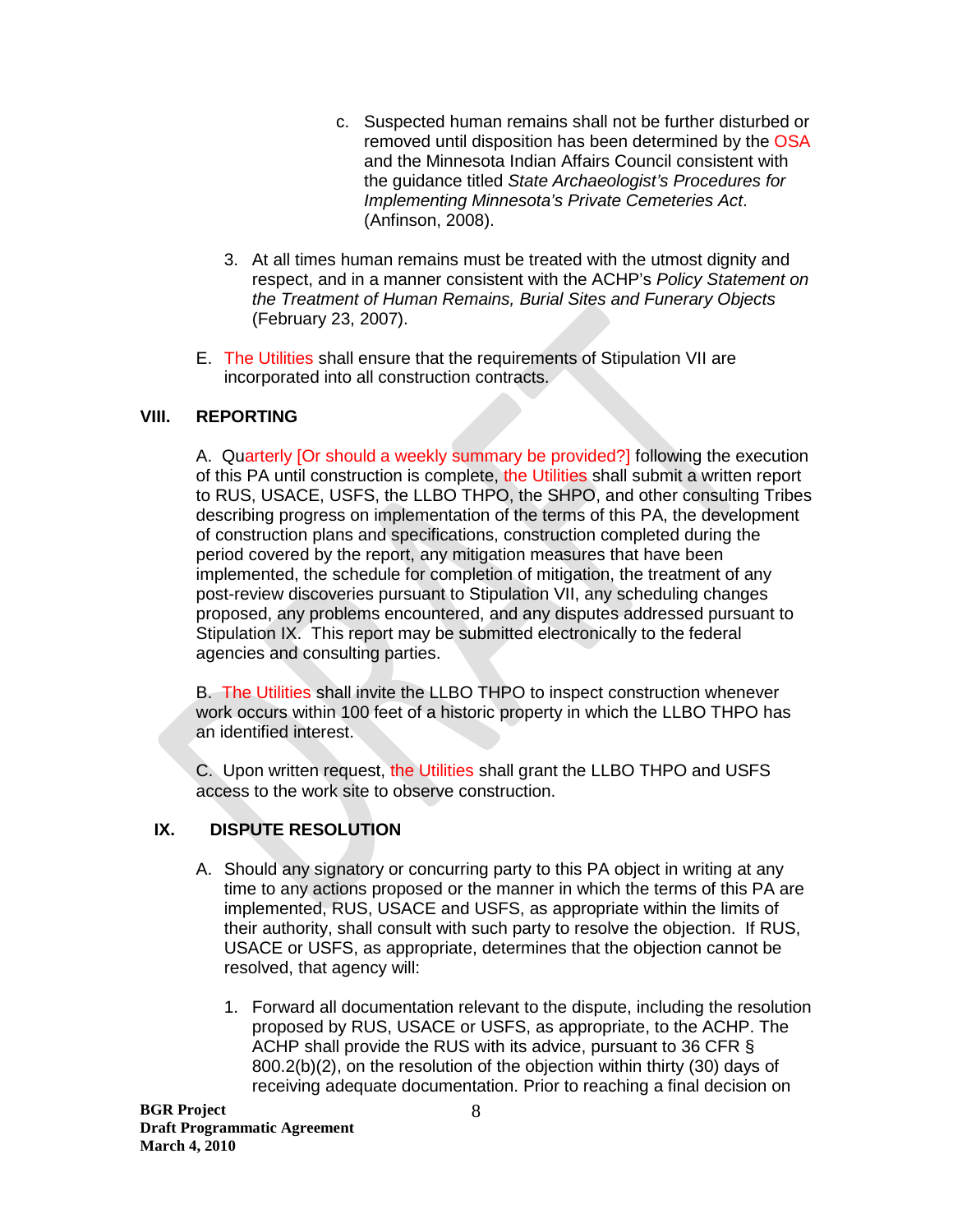the dispute, the RUS shall prepare a written response that takes into account any timely advice or comments regarding the dispute from the ACHP, signatories and concurring parties, and provide them with a copy of this written response. The RUS will then proceed according to its final decision.

- 2. Notify RUS, USACE or USFS, as appropriate, that it will comment pursuant to 36 CFR § 800.7(c), and proceed to comment. Any ACHP comment provided in response to such a request will be taken into account by RUS, USACE or USFS, as appropriate, in accordance with 36 CFR § 800.7(c)(4).
- 3. If the ACHP does not provide its advice regarding the dispute within thirty (30) days, RUS, USACE or USFS, as appropriate, may make a final decision on the dispute and proceed accordingly. Prior to reaching such a final decision, the RUS, USACE or USFS, as appropriate, shall prepare a written response that takes into account any timely comments regarding the dispute from the signatories and concurring parties to the PA, and provide them and the ACHP with a copy of such written response.
- B. The responsibility of RUS, USACE or USFS, as appropriate, to carry out all other actions subject to the terms of this PA that are not the subject of the dispute remain unchanged.
- C. If at any time during the implementation of the measures stipulated in this PA an objection should be raised by the public, RUS, USACE or USFS, as appropriate, will notify the signatories to this PA and consult with the objecting party to seek resolution. If RUS, USACE or USFS, as appropriate, determines that the objection cannot be resolved, that agency will seek the advice or comment of ACHP in accordance with Stipulation IX.A.

# **X. TERM OF AGREEMENT**

- A. The term of this PA shall be five (5) years from the date of execution by the signatories unless the signatories agree to extend its term. If its stipulations have not been carried out, and prior to work continuing on the BGR Project, RUS, USACE or USFS, as appropriate, shall either (a) execute another agreement pursuant to 36 CFR § 800.6, or request, take into account and respond to the comments of the ACHP pursuant to 36 CFR § 800.7.
- B. Six (6) months prior to the date on which the PA will expire, Minnkota shall notify the other signatories of the impending expiration. RUS, USACE or USFS, as appropriate, may consult with the other signatories to reconsider the terms of the PA and amend it in accordance with Stipulation XI. RUS, USACE or USFS, as appropriate, shall notify the signatories as to the course to be pursued.

### **XI. AMENDMENT**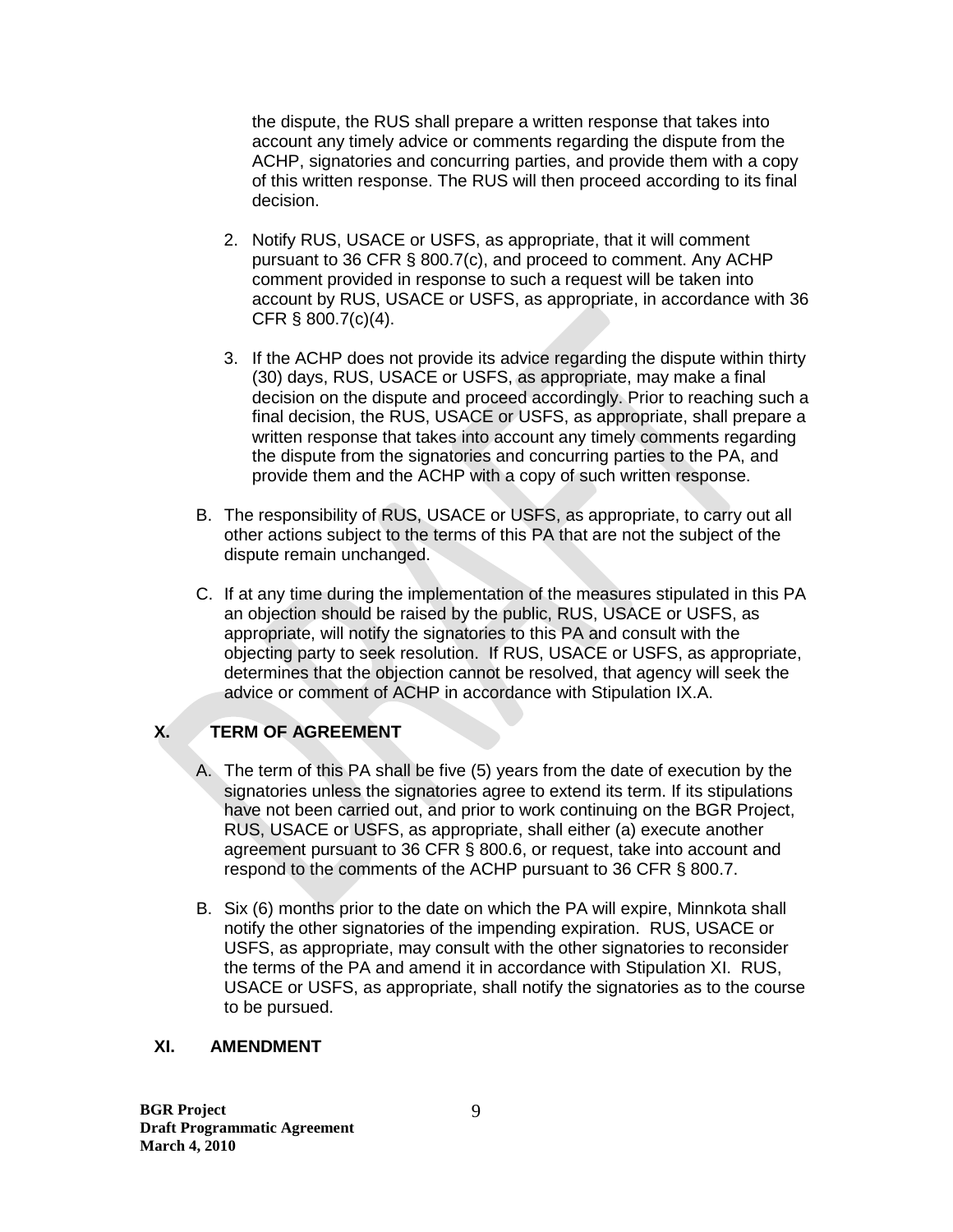This PA may be amended when such an amendment is agreed to in writing by all signatories. The amendment will be effective on the date it is executed by all of the signatories and filed with ACHP.

#### **XII. TERMINATION**

- A. If any signatory to this PA determines that its terms will not, or cannot be carried out, that party shall immediately consult with the other parties to attempt to develop an amendment per Stipulation XI. If within thirty (30) days an amendment cannot be reached, any signatory may terminate the PA upon written notification to the other signatories.
- B. Once the PA is terminated, and prior to work continuing on the BGR Project, RUS, USACE or USFS, as appropriate, must either (a) execute an agreement pursuant to 36 CFR § 800.6, or (b) request, take into account, and respond to the comments of ACHP under 36 CFR § 800.7. RUS shall notify the signatories as to the course of action it will pursue.

**EXECUTION** of this PA by RUS, USACE, USFS, [LLBO, ACHP] and the Minnesota SHPO, and implementation of its terms evidence that RUS has taken into account the effects of this undertaking on historic properties and afforded ACHP a reasonable opportunity to comment.

Signatories:

### **US DEPARTMENT OF AGRICULTURE, RURAL UTILITIES SERVICE**

Date:

Mark S. Plank, Director Engineering and Environmental Staff Water and Environmental Programs

# **US DEPARTMENT OF AGRICULTURE, FOREST SERVICE**

Date:

### **US ARMY CORPS OF ENGINEERS**

 $Date:$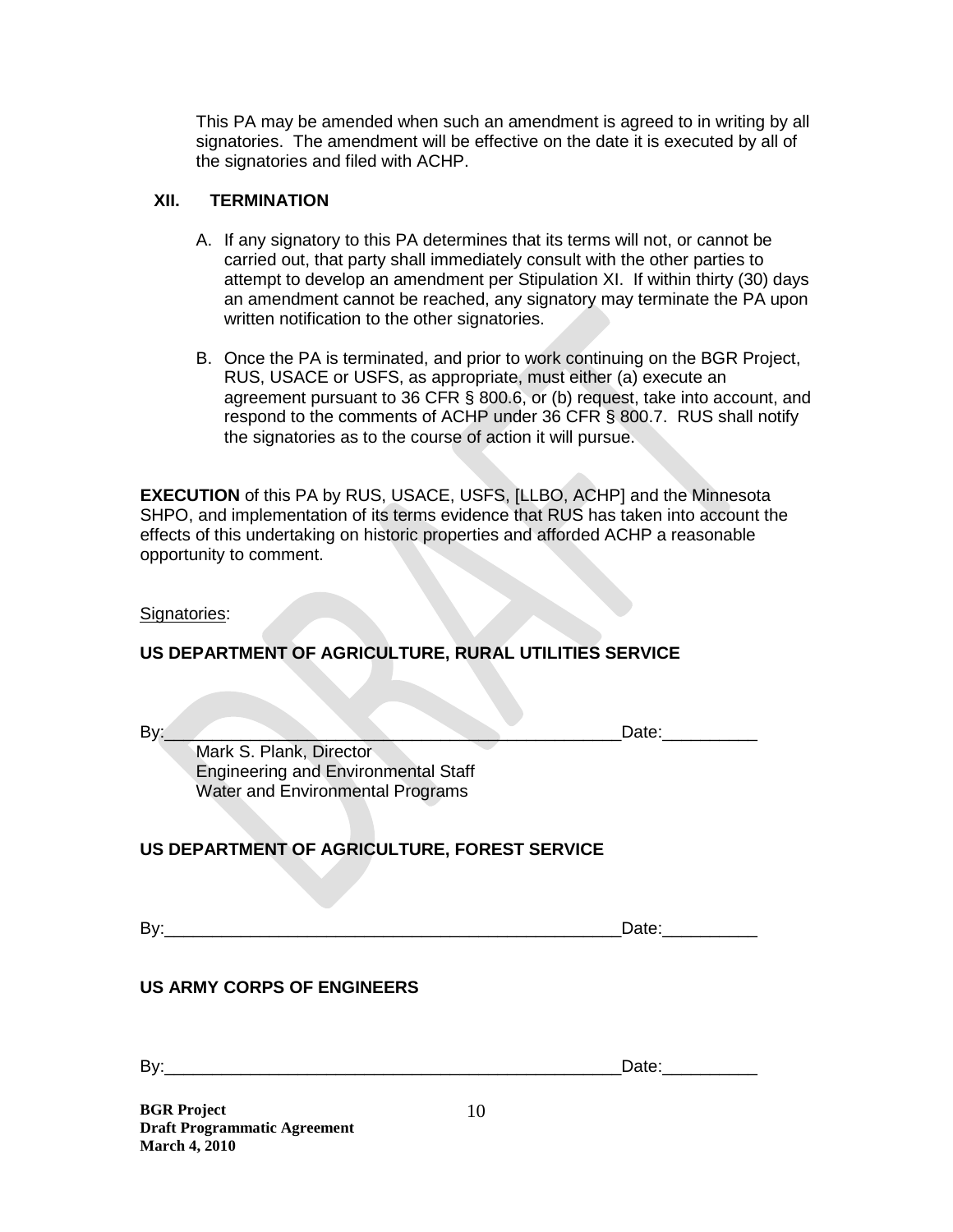# **LEECH LAKE BAND OF OJIBWE TRIBAL HISTORIC PRESERVATION OFFICER (if tribal lands are involved)**

|                                                                           | Date:___________    |
|---------------------------------------------------------------------------|---------------------|
| <b>Gina Lemon</b><br><b>Tribal Historic Preservation Officer</b>          |                     |
| <b>MINNESOTA STATE HISTORIC PRESERVATION OFFICE</b>                       |                     |
|                                                                           |                     |
|                                                                           | Date:__________     |
| <b>Invited Signatories:</b>                                               |                     |
| MINNKOTA POWER COOPERATIVE, INC.                                          |                     |
|                                                                           |                     |
|                                                                           | Date:_________      |
| <b>OTTER TAIL POWER COMPANY</b>                                           |                     |
| By: $\overline{\phantom{a}}$                                              | Date:_________      |
| <b>MINNESOTA POWER</b>                                                    |                     |
| By:                                                                       |                     |
| Concurring parties:                                                       |                     |
| ASSINIBOINE AND SIOUX TRIBES OF THE FORT PECK RESERVATION                 |                     |
|                                                                           | Date:______________ |
|                                                                           |                     |
| THE BOIS FORTE BAND OF THE MINNESOTA CHIPPEWA<br><b>BGR Project</b><br>11 |                     |
| <b>Draft Programmatic Agreement</b><br><b>March 4, 2010</b>               |                     |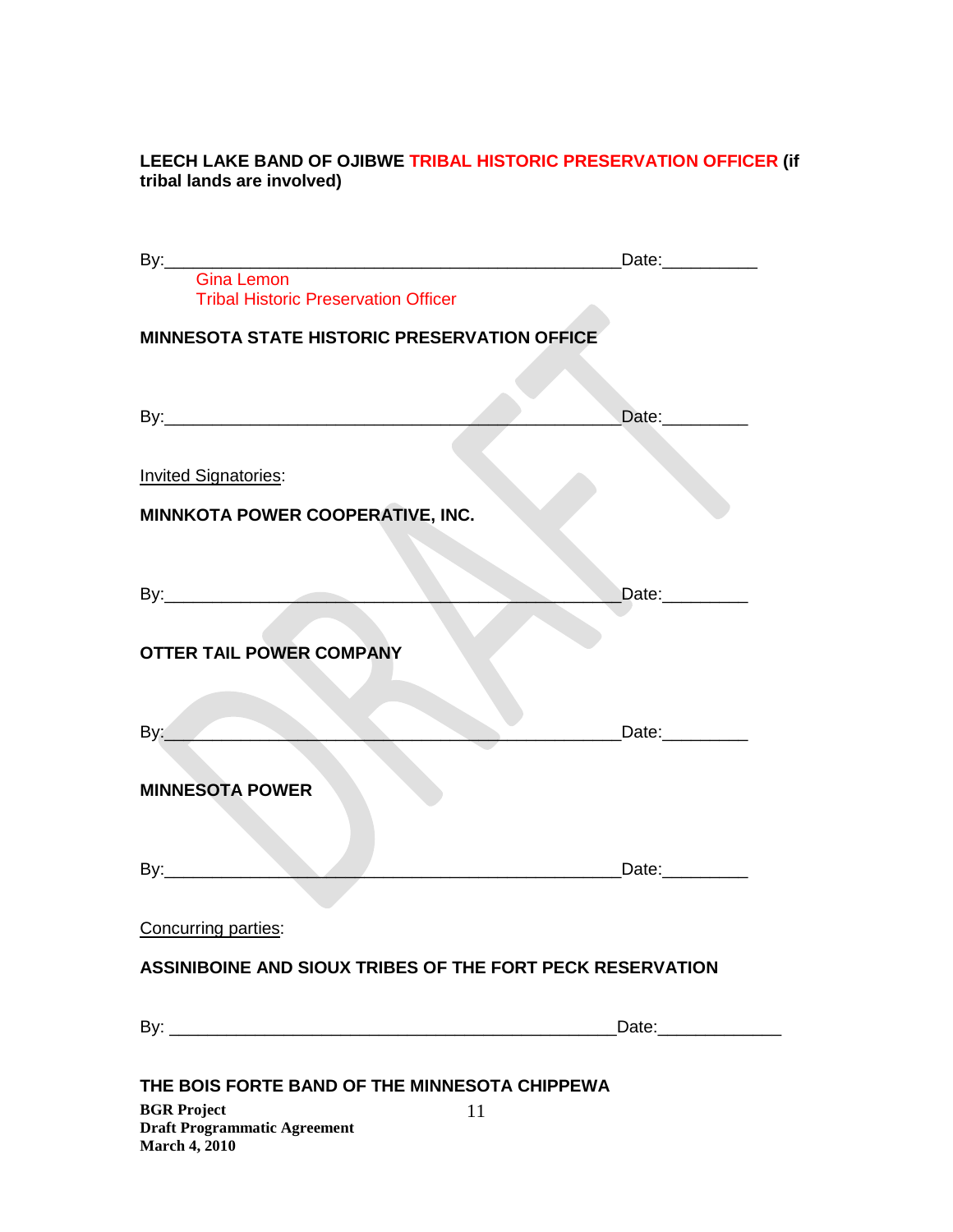| <b>LOWER SIOUX INDIAN COMMUNITY</b>                           |                      |
|---------------------------------------------------------------|----------------------|
|                                                               | Date:_______________ |
| <b>SANTEE SIOUX OF NEBRASKA</b>                               |                      |
|                                                               | Date:______________  |
| RED CLIFF BAND OF LAKE SUPERIOR CHIPPEWA INDIANS OF WISCONSIN |                      |
|                                                               | Date: Date:          |
| THE MILLE LACS BAND OF OJIBWE,                                |                      |
|                                                               | Date:______________  |
| THE WHITE EARTH BAND OF OJIBWE                                |                      |
| By: $\qquad \qquad$                                           | Date:_______________ |
|                                                               |                      |
|                                                               |                      |
|                                                               |                      |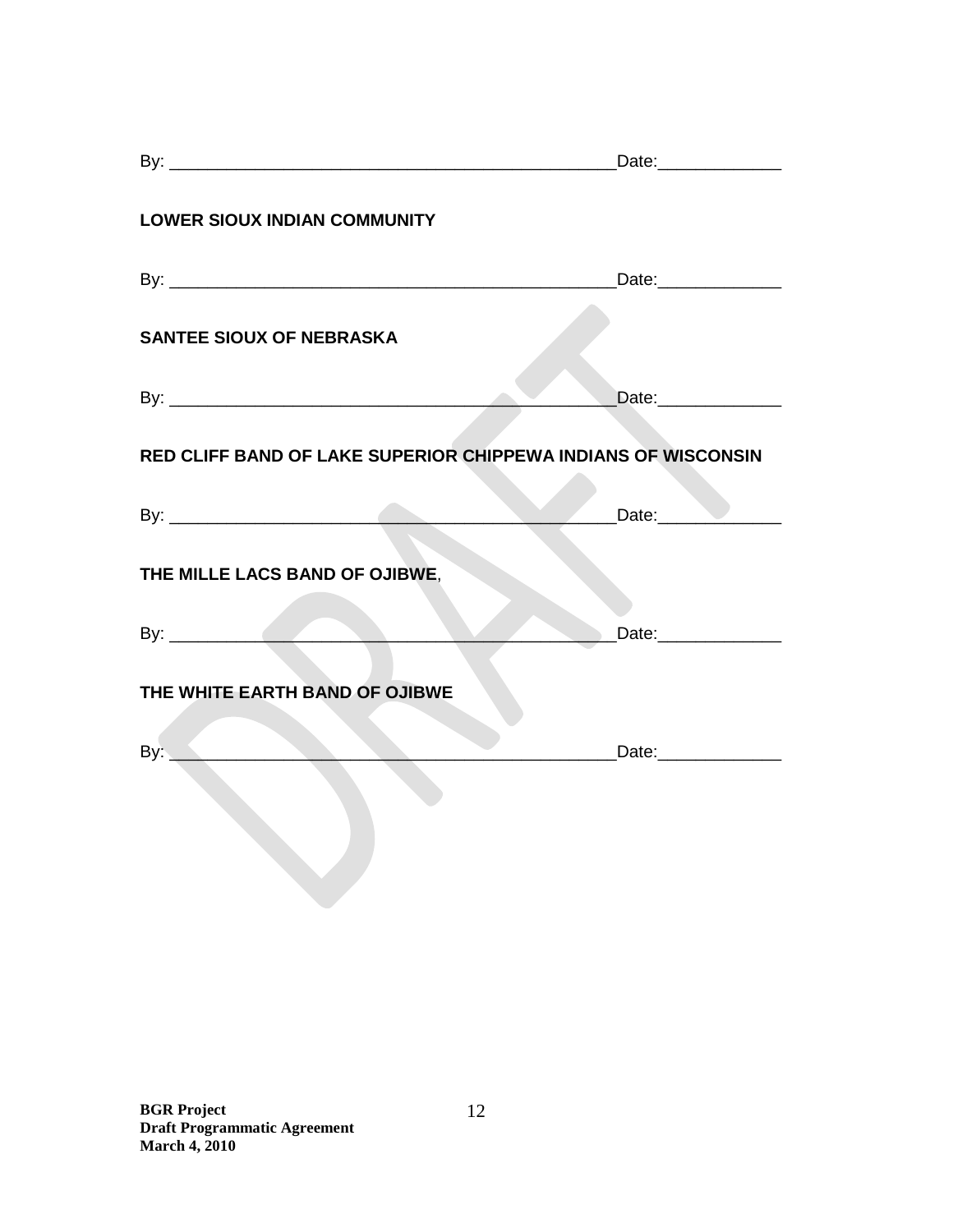**ATTACHMENT A:** Area of Potential Effect

**BGR Project Draft Programmatic Agreement March 4, 2010**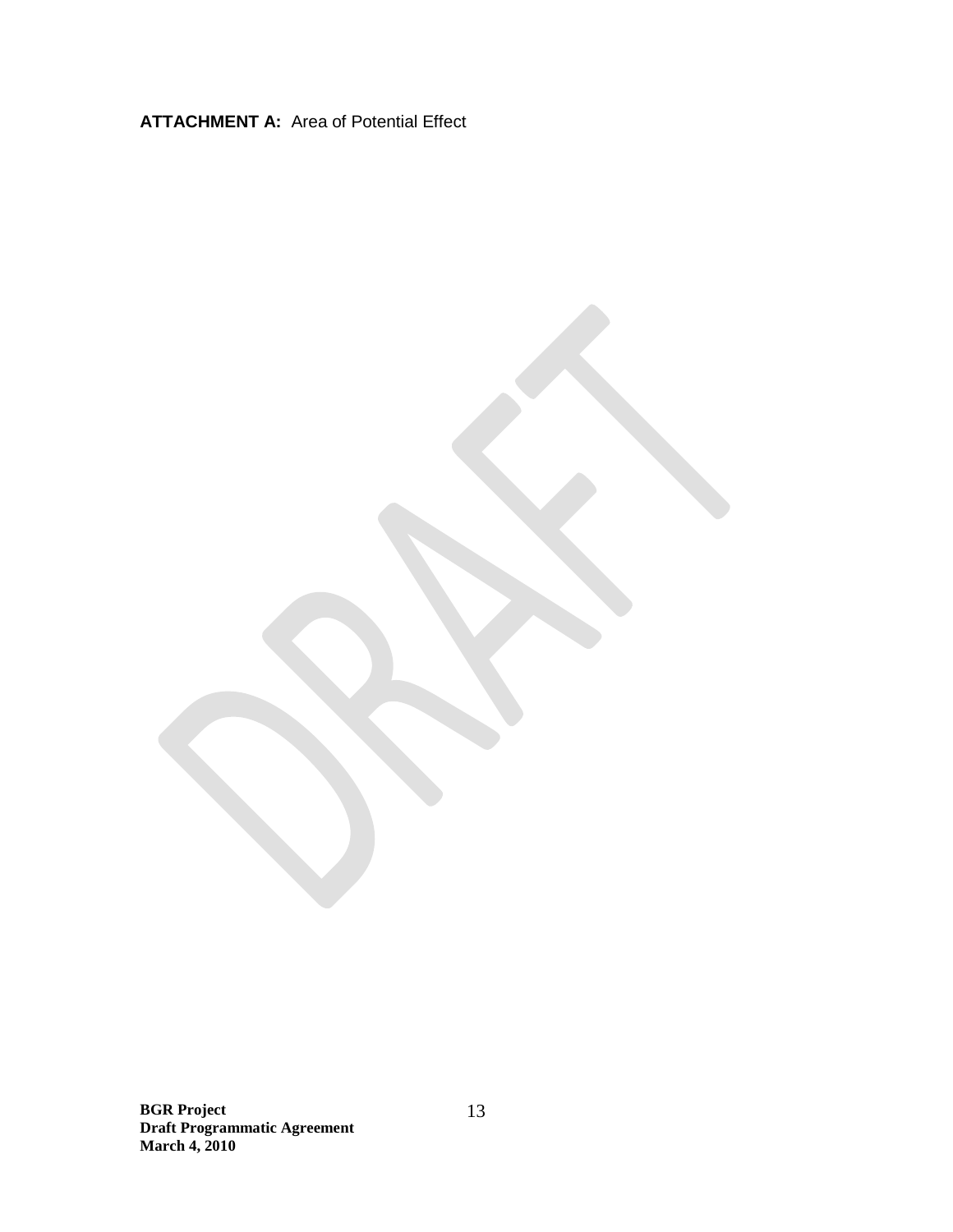## **ATTACHMENT B**:

### **PLANS FOR THE UNANTICIPATED DISCOVERY OF HUMAN REMAINS OR BURIALS ON CHIPPEWA NATIONAL FOREST LANDS DURING CONSTRUCTION OR MODIFICATION OF BEMIDJI TO GRAND RAPIDS 230 kV TRANSMISSION FACILITIES**

#### **I. For construction or modification of Bemidji to Grand Rapids 230 kV Project transmission facilities on Chippewa National Forest lands:**

- 1. When an unmarked human burial or unregistered grave is encountered during construction activities, the USFS shall comply with the Native American Graves Protection and Repatriation Act (1990) and implementing regulations, as amended.
- 2. Upon encountering an unmarked human burial or unregistered grave during ground disturbing construction activities, the construction contractor for Otter Tail Power Company, Minnesota Power and Minnkota Power Cooperative, Inc. (the Utilities) will immediately stop work within a one-hundred (100) foot radius from the point of discovery and provide immediate telephone notification followed by written confirmation (e.g. certified letter) to the Chippewa National Forest (CNF). The construction contractor will implement interim measures to protect the discovery from vandalism and looting, but must not remove or otherwise disturb any human remains or other items in the immediate vicinity of the discovery.
- 3. Immediately following receipt of such notification, CNF will ensure that construction activities have halted within a one-hundred (100) foot radius from the point of discovery and will assume responsibility for implementing additional measures, as appropriate, to protect the discovery from looting and vandalism until the requirements of state law have been completed.
- 4. The CNF will notify appropriate law enforcement, the CNF Project Manager, and the Tribal and/or State Historic Preservation Office (THPO and/or SHPO) as soon as possible but no later than three (3) working days after receipt of written confirmation of the discovery (43 CFR Part 10.4(d). After law enforcement has concurred that the human burial is archaeological, CNF will initiate consultation with the appropriate Indian Tribe(s) or known lineal descendants concerning the disposition of the human remains and associated objects.
- 5. The Utilities may resume construction activities in the area of the discovery thirty (30) days after certification by CNF of receipt of the written notification of discovery if the activity is otherwise lawful, and at any time that a written, binding agreement developed in coordination with the LLBO THPO and executed with the affiliated Indian Tribe(s) that adopts a recovery plan for the excavation or removal of the human remains, funerary objects, sacred objects, or objects of cultural patrimony.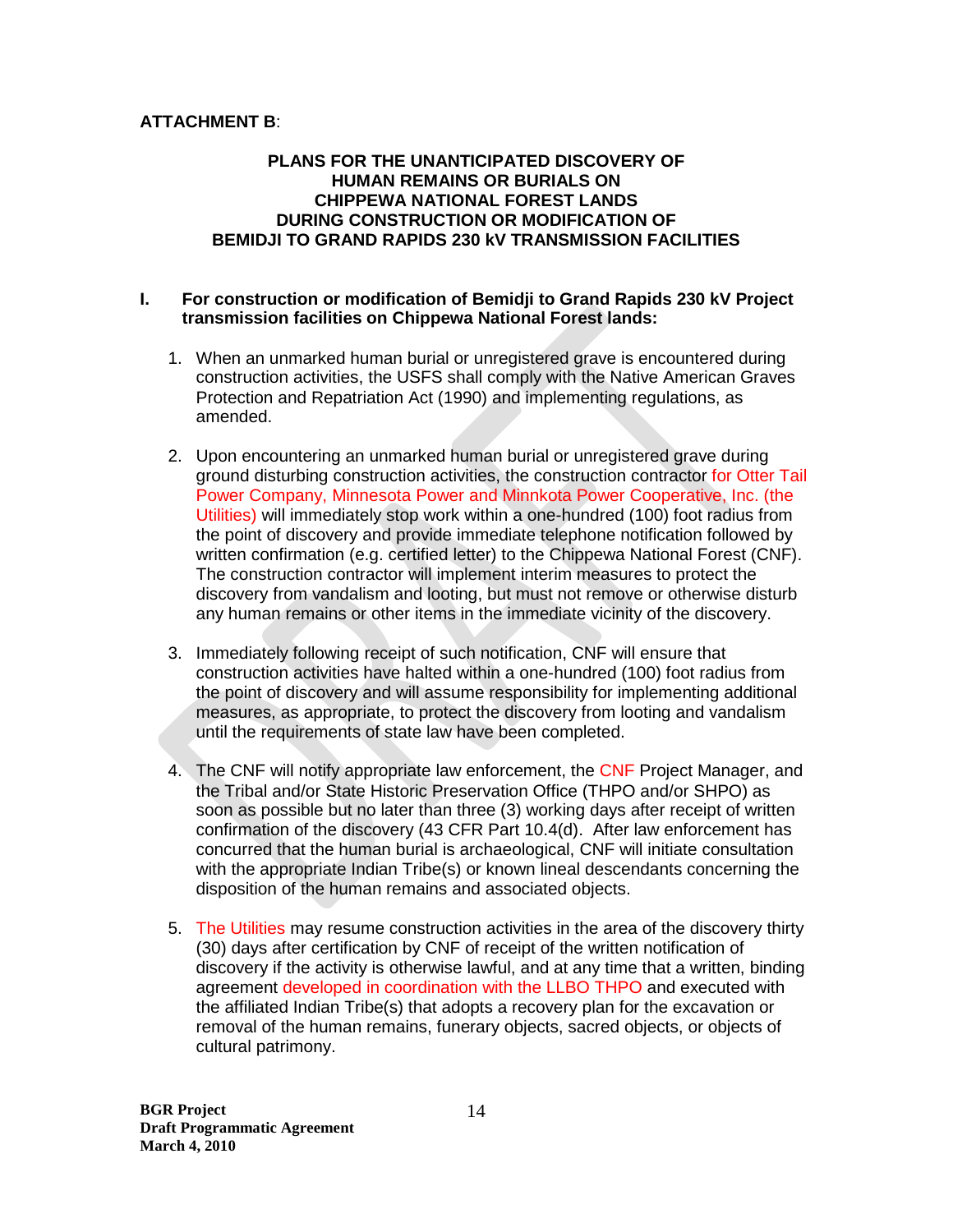# **ATTACHMENT C**:

### **PLANS FOR THE UNANTICIPATED DISCOVERY OF HUMAN REMAINS OR BURIALS ON THE LEECH LAKE BAND OF OJIBWE RESERVATION DURING CONSTRUCTION OR MODIFICATION OF BEMIDJI TO GRAND RAPIDS 230 kV TRANSMISSION FACILITIES**

#### I. **For construction or modification of Bemidji to Grand Rapids 230 kV transmission facilities on Tribal lands:**

- 1. When an unmarked human burial or unregistered grave is encountered during construction activities, the requirements stipulated in the Native American Graves Protection and Repatriation Act (1990) shall apply.
- 2. Upon encountering an unmarked human burial or unregistered grave during ground disturbing construction activities, the construction contractor for Otter Tail Power Company, Minnesota Power and Minnkota Power Cooperative, Inc. (the Utilities) will immediately stop work within a one-hundred (100) foot radius from the point of discovery and provide immediate telephone notification followed by written confirmation (e.g. certified letter) to the Leech Lake Band of Ojibwe (LLBO) Tribal Historic Preservation Officer (THPO), and all other consulting Tribes and parties. The construction contractor will implement interim measures to protect the discovery from vandalism and looting, but must not remove or otherwise disturb any human remains or other items in the immediate vicinity of the discovery.
- 3. Immediately following receipt of such notification, the THPO will ensure that construction activities have halted within a one-hundred (100) foot radius from the point of discovery and assume responsibility for implementing additional measures, as appropriate, to protect the discovery from looting and vandalism until the requirements of state law have been completed.
- 4. LLBO THPO will notify LLBO Tribal law enforcement within forty-eight (48) hours of the discovery. Immediately upon receipt of such notification, the LLBO THPO will notify the Minnesota Indian Affairs Council and the Minnesota Office of the State Archeologist, and other consulting Tribes and parties of the discovery.
- 5. The LLBO THPO will determine the treatment, including mitigation, and disposition of the unmarked human burial or unregistered grave in accordance with the Minnesota Private Cemeteries Act. The LLBO THPO will implement all treatment and disposition measures deemed appropriate with the approval of consulting Tribes.
- 6. The Utilities may resume construction activities in the area of the discovery upon receipt of written authorization from THPO.